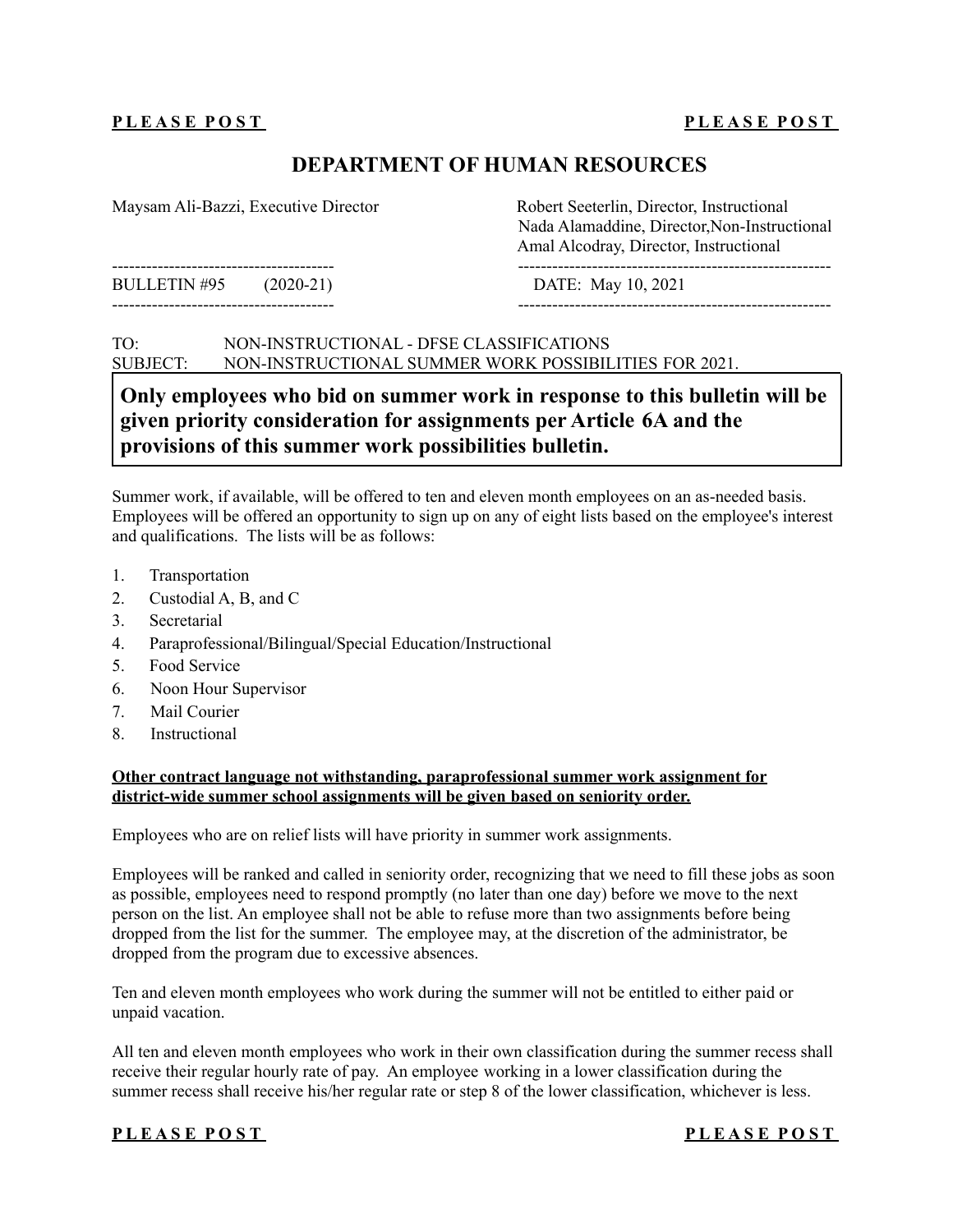It is anticipated that the summer program hours will be between 7:00 a.m. - 5:00 p.m. Therefore, morning and afternoon shifts will be established according to building needs.

# **SCROLL DOWN TO VIEW THE DETAILS REGARDING THE 2021 SUMMER PROGRAM**

Interested applicants can **Click here** to fill out the online form **NO LATER THAN 4:00 P.M. Monday May 17, 2021.**

NA/hd/mab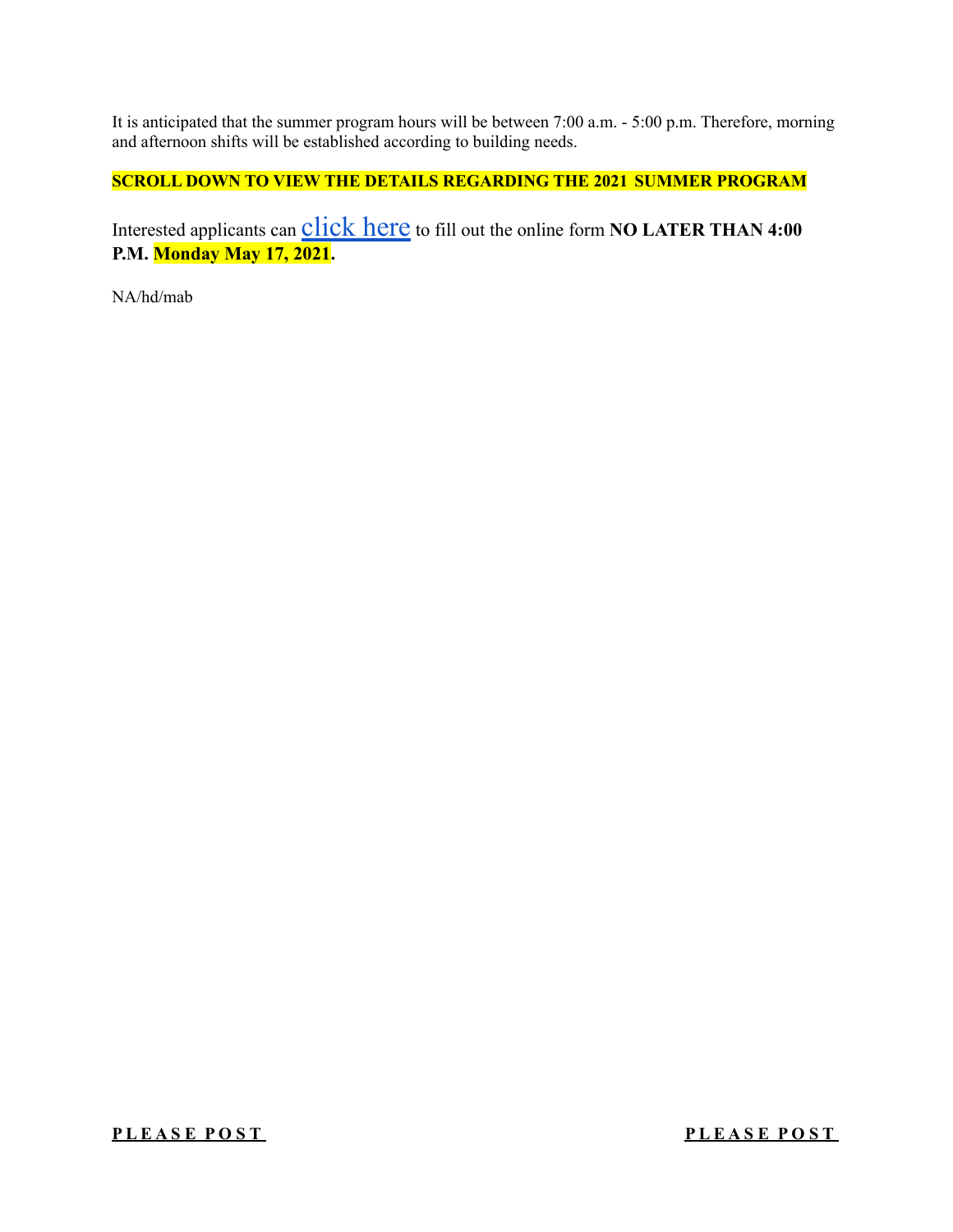# **2021 Summer Program - DFSE Positions**

Fortunately, the State of Michigan as approved the ESSER Grant, which is \$32 million to fund this year's summer program. Our staff have stepped up and went over and beyond throughout the pandemic. Therefore, we are ecstatic to use this one-time extraordinary compensation as a token of appreciation and to continue to provide quality service to our students by our well-deserving staff.

Due to the availability of the ESSER Grant summer program funding for 2021, 10 and 11 month DFSE members will have the opportunity to earn up-to an additional \$10 per hour for working the full five or eight week programs.

# **10 and 11-month staff working the five week high school program:**

*Daily absences will not be compensated. If a staff member is absent more than once (2nd absence), their \$10 per hour reduces to \$7 an hour and if more than twice (3rd absence) it will be \$5 per hour. The hours that are eligible for overtime are not eligible for the additional summer program hourly stipend.*

- **Fridays** are non-work days for the summer program.
- **Days Absent** are not eligible for compensation.
- **Clerical staff** are not eligible or required to work the summer program until after June 25, 2021, which is their last contractual work day for the 2020-21 school year.
- Summer program does not include **holiday pay**.
- The contractual requirement to have three or more sick days in one's bank in order to apply for summer work does NOT apply to the summer program.

# **10-month staff working the eight week K-8 program:**

Daily absences will not be compensated. *If a staff member is absent more than twice (3rd absence), their \$10 per hour reduces to \$7 an hour and if more than three times (4th absence) it will be \$5 per hour. Six or more absences result in ineligibility for the summer program hourly stipend. The hours that are eligible for overtime are not eligible for the additional summer program hourly stipend.*

*For example: As aligned with current contract language, if you work a ten hour shift on the same day and over forty hours in the same week, then the first eight hours include the summer school stipend of up to \$10 per hour. The last two hours include overtime pay only.*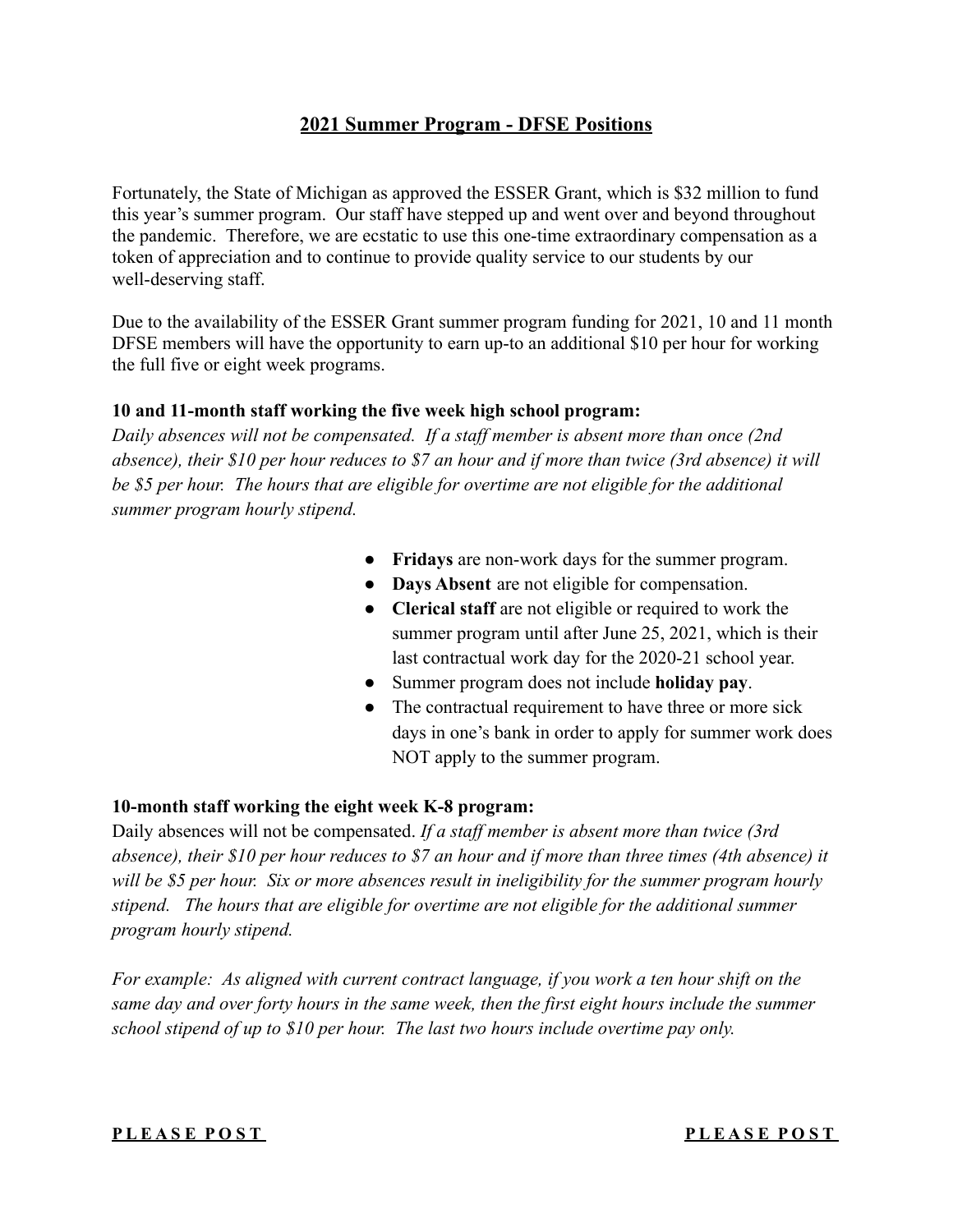**10-month DFSE staff** working the eight week K-8 program may request a week of time-off. If time-off is approved it is **without compensation**. Approved time-off days must be consecutive, in the same week and requested by June 1, 2021. The goal is to provide a highly qualified substitute for the week, yet the ability to do so is PENDING staff participation.

**11-month DFSE staff** that would like to work the five or eight week program must submit to their principal and Human Resources a calendar-plan to show which days their contractual requirements will be fulfilled and which dates would be additional working days with the summer program. Contractually required days are not eligible for the additional summer program hourly stipend. Clerical summer program staff will be assigned for exclusive summer program responsibilities.

Bi-weekly time cards will be required and processed. Attendance deductions will occur as applicable for each pay period and at the conclusion of the summer program. To reiterate, the employee will be required to reimburse the district as aligned with the attendance requirements.

**12-month DFSE members** will have the opportunity to earn overtime in order to complete their annual summer responsibilities and the additional responsibilities resulting from the summer program.

The eight week K-8 summer program will be June 21, 2021 through August 13, 2021 with students beginning on June 23, 2021. The five week high school program will be June 28, 2021 through July 31, 2021.

The collective bargaining agreement article 6A regarding earning one paid day off by working 20 days is altered for the summer program. Staff are still eligible to earn an additional day off, but are not permitted to use the earned day Monday through Thursday during the summer program. Therefore, the earned day must be used on Friday July 30, 2021 and is not eligible for additional summer program compensation.

Transportation staff that applies for the five week program may be requested to work up to an additional three weeks to support the eight week program. If this occurs, those staff members will be eligible for the same compensation as the employees that originally applied for and worked the eight week program.

# **Food Service Employees**

Because the Food Service Program is funded by the National School Lunch Program, the ESSER grant may not be also used to compensate staff. Therefore, food service staff that work the eight week program will be eligible to receive a stipend at the conclusion of the summer program. The stipend will be a comparable amount to DFSE members in other classifications.